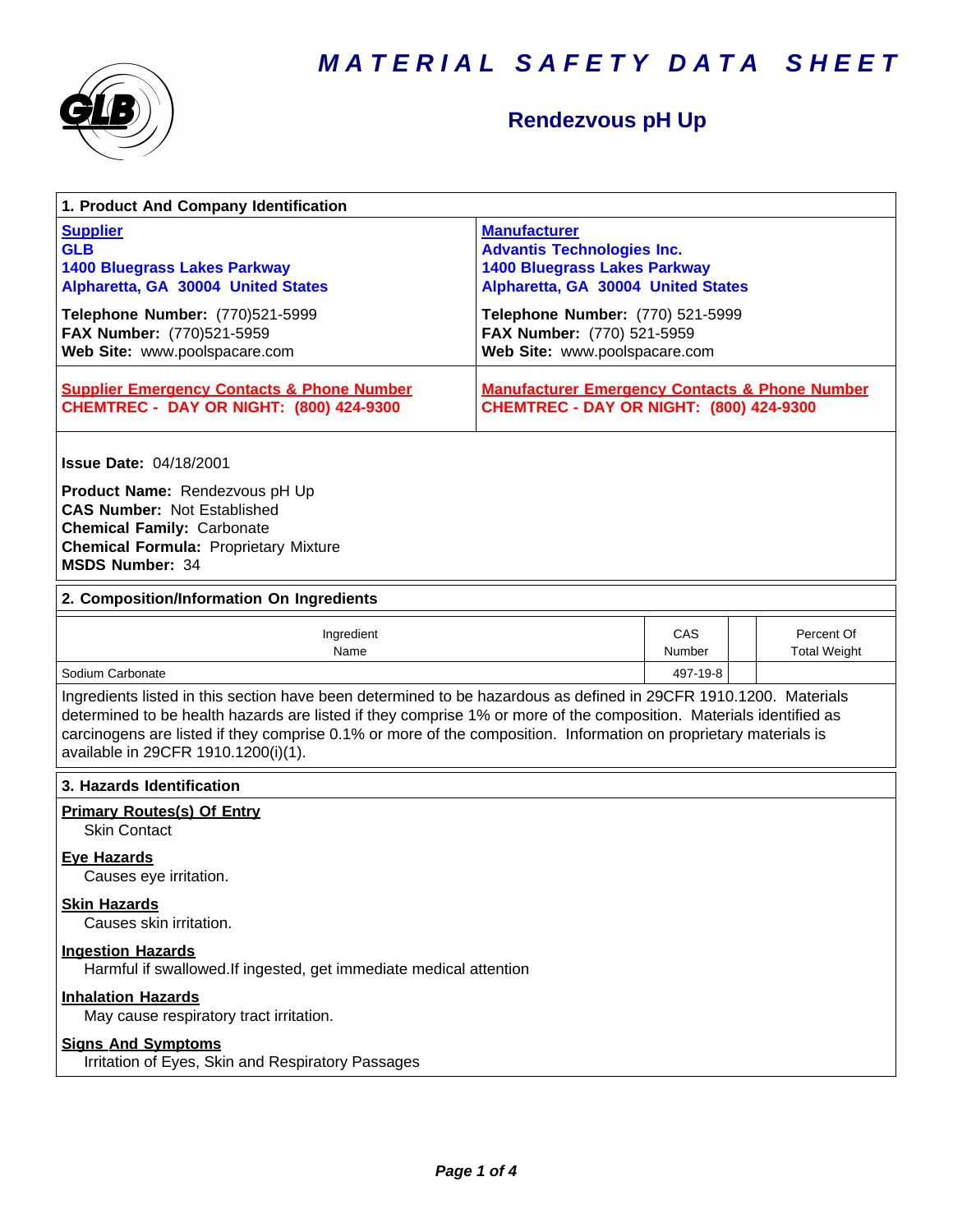# *MATERIAL SAFETY DATA SHEET*

# **Rendezvous pH Up**

# **First Aid (Pictograms)**



# **4. First Aid Measures**

#### **Eye**

In case of contact, hold eyelids apart and immediately flush eyes with plenty of water for at least 15 minutes. Consult Physician.

# **Skin**

Wash the affected area under tepid running water using a mild soap.

# **Ingestion**

DO NOT INDUCE VOMITING.If victim is fully conscious, give one or two cups of water or milk to drink. Call a physician or a poison control center immediately.

#### **Inhalation**

If inhaled, remove to fresh air.

#### **Note To Physician**

Internal toxicity is low. Irritant effects of high concentrations may produce corneal opacities and vesicular skin reactions in humans with abraded skin only. Treatment is symptomatic and supportive.

# **Fire Fighting (Pictograms)**



# **5. Fire Fighting Measures**

**Flash Point:** N/A°F **Flammability Class:** NOT FLAMMABLE

#### **Extinguishing Media**

Use the appropriate extinguishing media for the surrounding fire.

#### **Fire Fighting Instructions**

Firefighters should wear self-contained breathing apparatus and full protective gear.

# **6.Accidental ReleaseMeasures**

Sweep up and remove immediately. Collect and dispose.

#### **7. Handling And Storage**

#### **Handling And Storage Precautions**

Keep out of reach of children. Do not store with acids. Keep containers tightly closed. Store material in a cool and dry place.

#### **Handling Precautions**

Avoid contact with eyes.

#### **Storage Precautions**

Keep away from acids. Store in a cool dry place.

#### **Work/Hygienic Practices**

Use safe chemical handling procedures suitable for the hazards presented by this material.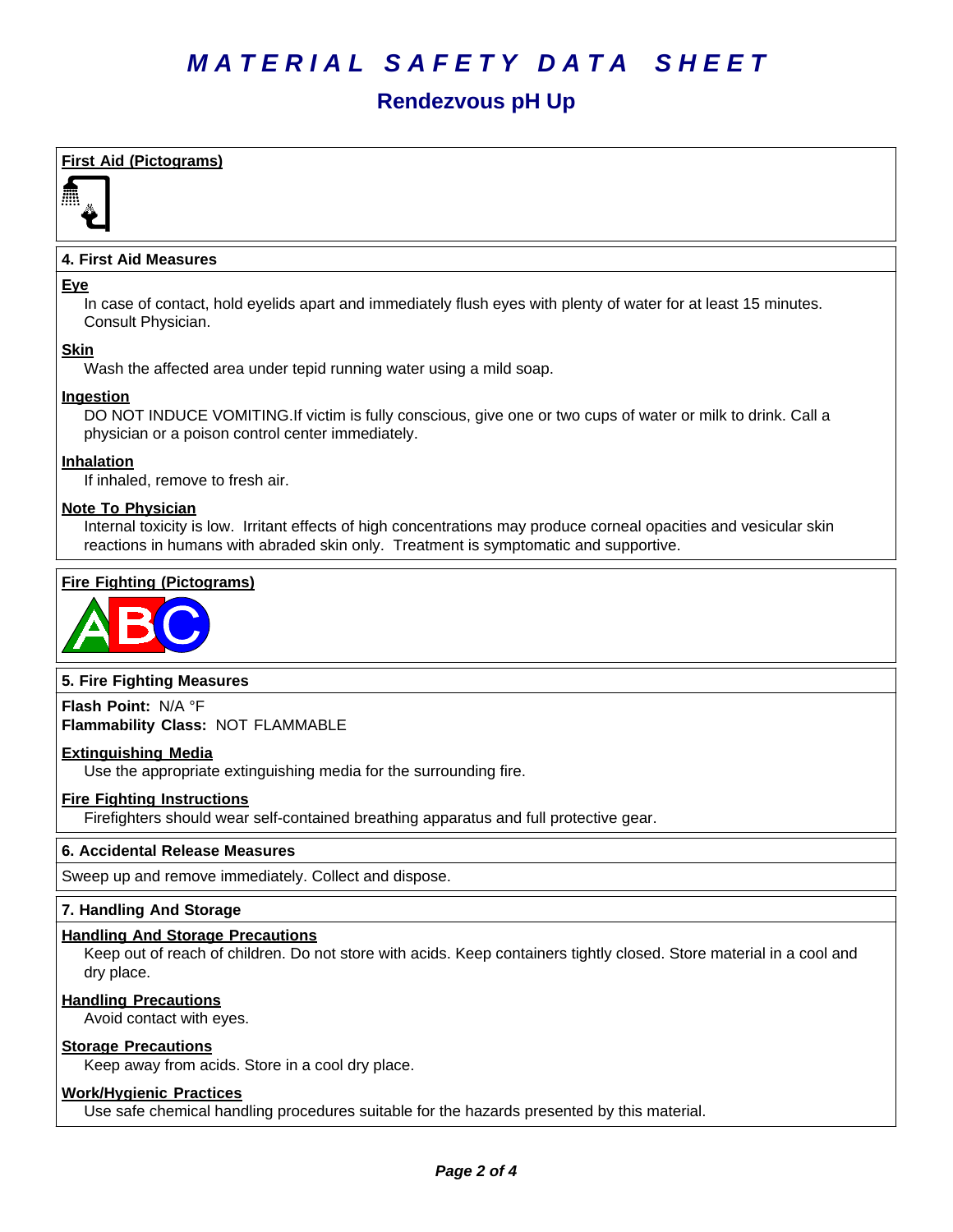# *MATERIAL SAFETY DATA SHEET*

# **Rendezvous pH Up**

# **Protective Clothing (Pictograms)**



### **8. Exposure Controls/Personal Protection**

#### **Engineering Controls**

Local exhaust acceptable. Special exhaust not required unless dust accumulation is a problem.

# **Eye/Face Protection**

Safety glasses with side shields or goggles recommended.

#### **Skin Protection**

Chemical-resistant gloves.

#### **Respiratory Protection**

None normally required. If dust accumulation is a problem a dust mask is suggested. Full Cover clothing should be worn

#### **9. Physical And Chemical Properties**

#### **Appearance**

Clear Solution

# **Odor**

None

**Chemical Type:** Mixture **Physical State:** Solid **Melting Point:** 1564°F **Boiling Point:** DECOMPOSES °F **Specific Gravity: 1.26 - 1.28 Percent Volitales:** NOT APPLICABLE **Percent VOCs:** NOT APPLICABLE **Vapor Pressure:** NOT APPLICABLE **Vapor Density:** NOT APPLICABLE pH Factor: 11-12 At a Concentration Of 1% SOLUTION IN WATER **Solubility: 32% AT 25C IN WATER Viscosity: NOT APPLICABLE Evaporation Rate:** NOT APPLICABLE

#### **10. Stability And Reactivity**

**Stability: Stable** Hazardous Polymerization: Will not occur

# **Conditions To Avoid (Stability)**

High Humidity Causes Caking

# **Incompatible Materials**

All Acids, Aluminum powder, Fluorine, Molten Lithium

#### **Hazardous Decomposition Products** Toxic fumes of Na2O, CO2